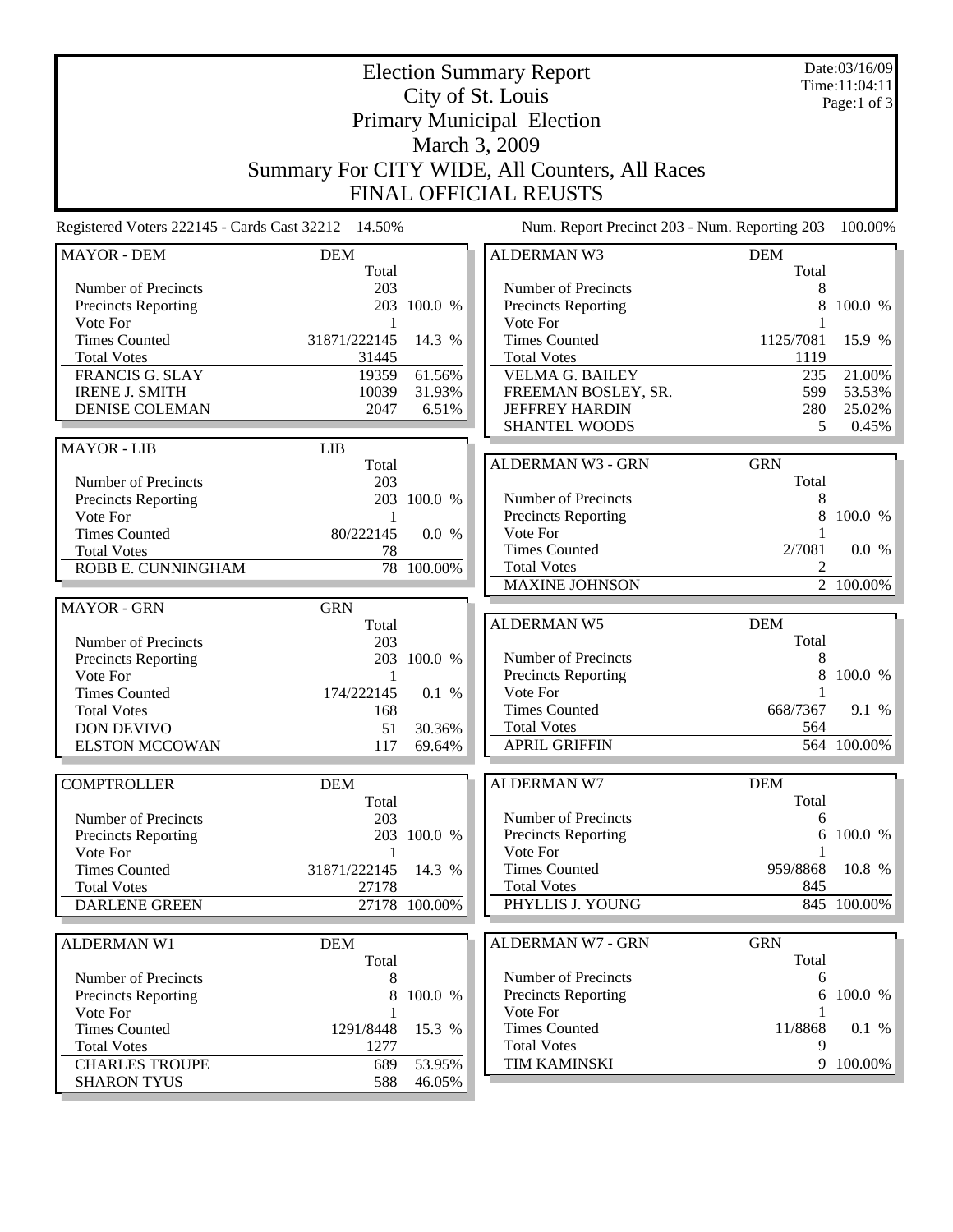Election Summary Report City of St. Louis Primary Municipal Election March 3, 2009 Summary For CITY WIDE, All Counters, All Races FINAL OFFICIAL REUSTS Date:03/16/09 Time:11:04:11 Page:2 of 3 Registered Voters 222145 - Cards Cast 32212 14.50% Num. Report Precinct 203 - Num. Reporting 203 100.00% ALDERMAN W9 DEM Total Number of Precincts<br>
Precincts Reporting<br>
7 100.0 % Precincts Reporting Vote For 1 Times Counted 802/6892 11.6 % Total Votes 701 KENNETH A. ORTMANN 701 100.00% ALDERMAN W9 - GRN GRN Total Number of Precincts<br>
Precincts Reporting<br>
7 100.0 % Precincts Reporting Vote For 1<br>Times Counted 14/6892 Times Counted 14/6892 0.2 %<br>Total Votes 14 Total Votes<br>EUGENE FRISON 14 100.00% EUGENE FRISON 14 100.00% ALDERMAN W11 DEM Total Number of Precincts<br>
Precincts Reporting<br>
5 100.0 % Precincts Reporting Vote For 1 Times Counted 925/6876 13.5 % Total Votes 844 MATT VILLA 844 100.00% ALDERMAN W11 - REP REP Total Number of Precincts<br>
Precincts Reporting<br>
5 100.0 % Precincts Reporting Vote For 1 Times Counted 19/6876 0.3 % Total Votes 18 DON KAMMERER 18 100.00% ALDERMAN W13 DEM Total Number of Precincts 6 Precincts Reporting 6 100.0 % Vote For 1<br>Times Counted 1139/7275 Times Counted 1139/7275 15.7 % Total Votes 1051 ALFRED WESSELS, JR. 1051 100.00% ALDERMAN W13 - GRN GRN Total Number of Precincts<br>Precincts Reporting 6 100.0 % Precincts Reporting Vote For 1 Times Counted 16/7275 0.2 % Total Votes 16 KEN HOLLENBECK 16 100.00% ALDERMAN W15 DEM Total Number of Precincts<br>
Precincts Reporting
and the contract of the 100.0 % Precincts Reporting Vote For 1 Times Counted 953/7473 12.8 % Total Votes<br>
JENNIFER FLORIDA<br>
764 100.00% JENNIFER FLORIDA ALDERMAN W17 DEM Total Number of Precincts<br>
Precincts Reporting<br>
10 100.0 % Precincts Reporting Vote For 1 Times Counted 909/8273 11.0 % Total Votes 733 JOE RODDY 733 100.00% ALDERMAN W19 DEM Total Number of Precincts<br>
Precincts Reporting
10 100.0 % Precincts Reporting Vote For 1 Times Counted 806/7216 11.2 % Total Votes 783 MARLENE E. DAVIS 575 575 73.44% MICHELLE LAWRENCE 208 26.56% ALDERMAN W21 DEM Total Number of Precincts 7 Precincts Reporting 7 100.0 % Vote For 1 Times Counted 1596/8832 18.1 % Total Votes 1570 BENNICE KING 609 38.79%

ANTONIO FRENCH 961 61.21%